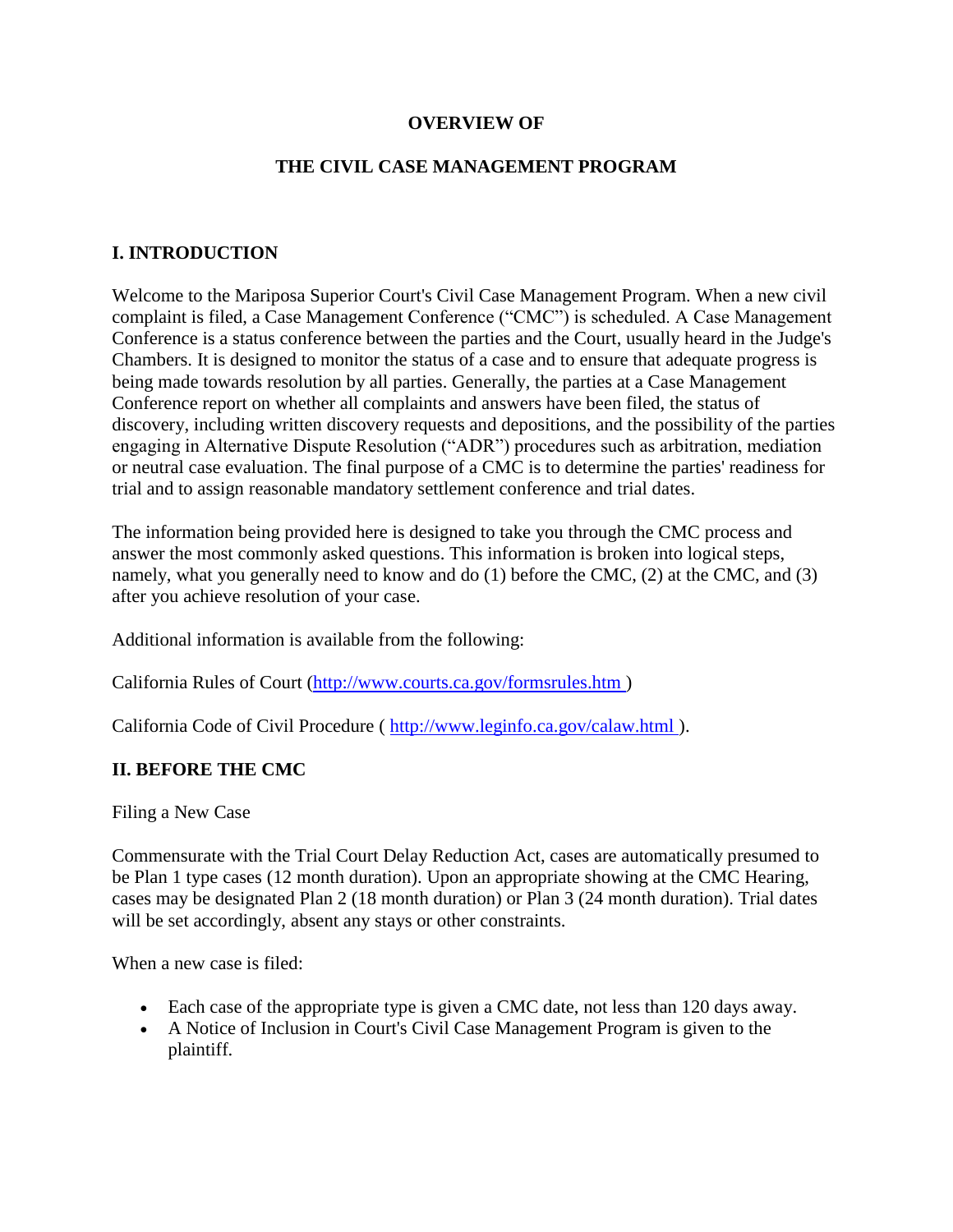The timing of the CMC allows for:

- 60 days for service on defendants and filing of the proofs of service
- 30-40 days for the responsive pleadings (depending upon the method of service) and
- an additional 15-day extension of time to respond.

This adds up to 110-115 days from the initial filing of the complaint, so that by the date of the CMC, the case should either be ready for trial setting or for entry of default/judgment. Until the case is either set for trial or disposed of (dismissed, stayed or a judgment entered), it must always have an upcoming case management date set.

At least 30 days prior to the CMC, parties are to meet and confer pursuant to Cal. Rules of Court, Rule 3.724, and discuss:

- discovery disputes/schedules
- facts and issues that are uncontested and those in dispute
- motions pending or anticipated
- settlement of the case
- $\bullet$  trial scheduling

As part of their duties to meet and confer, parties are to review the Court's **Alternative Dispute** [Resolution \("ADR"\) Information Guide](http://mariposacourt.org/files/ADRGUIDE.pdf) (in PDF Format, Free download of Adobe Reader can be found by clicking [here\)](https://web.archive.org/web/20161203130423/http:/get.adobe.com/reader/), and discuss what types of ADR procedures would be best suited toward ultimate resolution of the case. Attorneys are to obtain their clients' consent to any ADR procedures contemplated **before the CMC.** 

No later than 15 days before the CMC, parties are to COMPLETELY fill out and file a CMC Statement (Form CM-110) available on-line at [www.courts.ca.gov .](https://web.archive.org/web/20161203130423/http:/www.courts.ca.gov/) The CMC statement must also be served on all parties.

Parties are to take every reasonable effort to ensure their case is "at issue" by the first CMC, which is typically set 120 days from the filing of the original complaint. "At issue" means that the complaint has been properly served on all defendants, all proofs of service have been filed with the Court, and each defendant has filed a responsive pleading (e.g. an answer or demurrer). Failure of the plaintiff to not: (1) serve all the defendants within 60 days of filing the complaint, (2) timely take the default of any defendants who failed to respond, and (3) pursue a default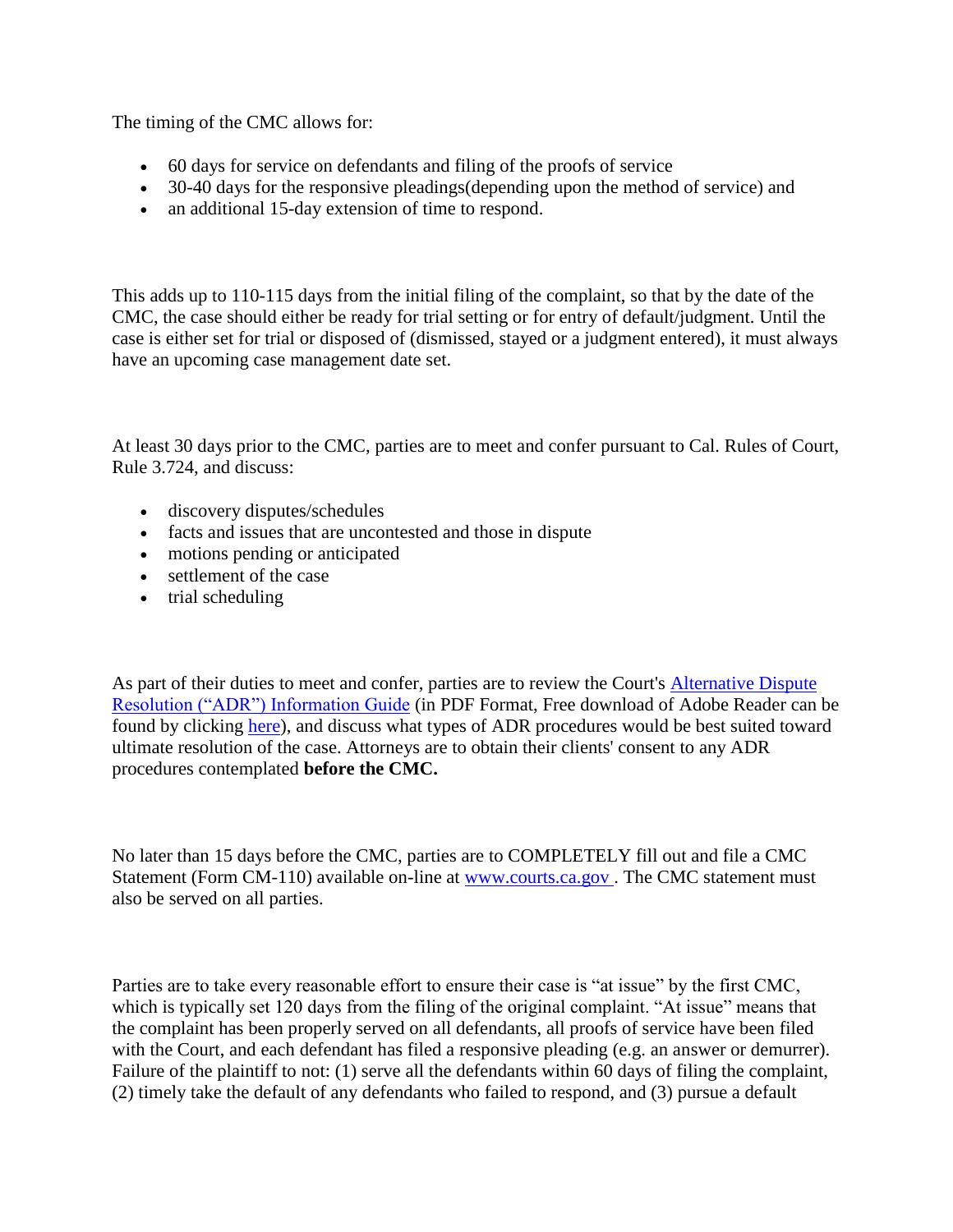judgment after entry of default, may result in the case being referred for an Order to Show Cause ("OSC") re Dismissal as to any unserved parties. If the plaintiff appears at the initial CMC but the case is not ready to be set for trial, then the Court must determine which situation applies.

The case can be continued for 120 days, usually by granting (2) 30-day continuances of the CMC. After the 120 days are exhausted, unless a Judge approves **an extraordinary** continuance, then an OSC will be issued 60 days from the date of the CMC, and reasons for the OSC stated. If the plaintiff cures the defects and gets the case ready for trial setting or disposed of prior to the OSC hearing, that hearing may be taken off calendar unless there was also a failure to appear on the plaintiff's part. In that case permission of the Judge must be obtained to vacate the OSC. If the OSC hearing is taken off calendar, a new CMC hearing must be set and noticed unless the parties have stipulated to a trial setting, using the local form created for this purpose, or a Judge orders trial be set on a specific date.

Types of Cases **not assigned** a CMC date:

Unlawful Detainer

- Collection (Limited Civil Only)
- Writ of Mandate
- Harassment
- Name Change Petition
- Emancipation
- Enforcement of Judgment
- Sister-State Judgment
- Complaint for Validation
- Judicial Review
- Minor's Compromise

Uninsured Motorist Cases

An Uninsured Motorist case is exempt from the case management rules for 180 days from the date of filing the complaint. If declared at the time the case is filed, the initial CMC should be set at the 10-month mark instead of at 4 months. If we are informed at the CMC that this is an Uninsured Motorist case, then a continuance should be granted so that the next CMC takes place at the 10-month mark after the filing of the case. If the case is already 10 months old when the Uninsured Motorist declaration is made, then it should receive no special continuance.

#### **III. APPEARING AT THE CMC**

All Parties must appear at scheduled CMC hearings (either telephonically or in person). Only trial counsel or counsel thoroughly prepared to discuss the case and authorized to commit to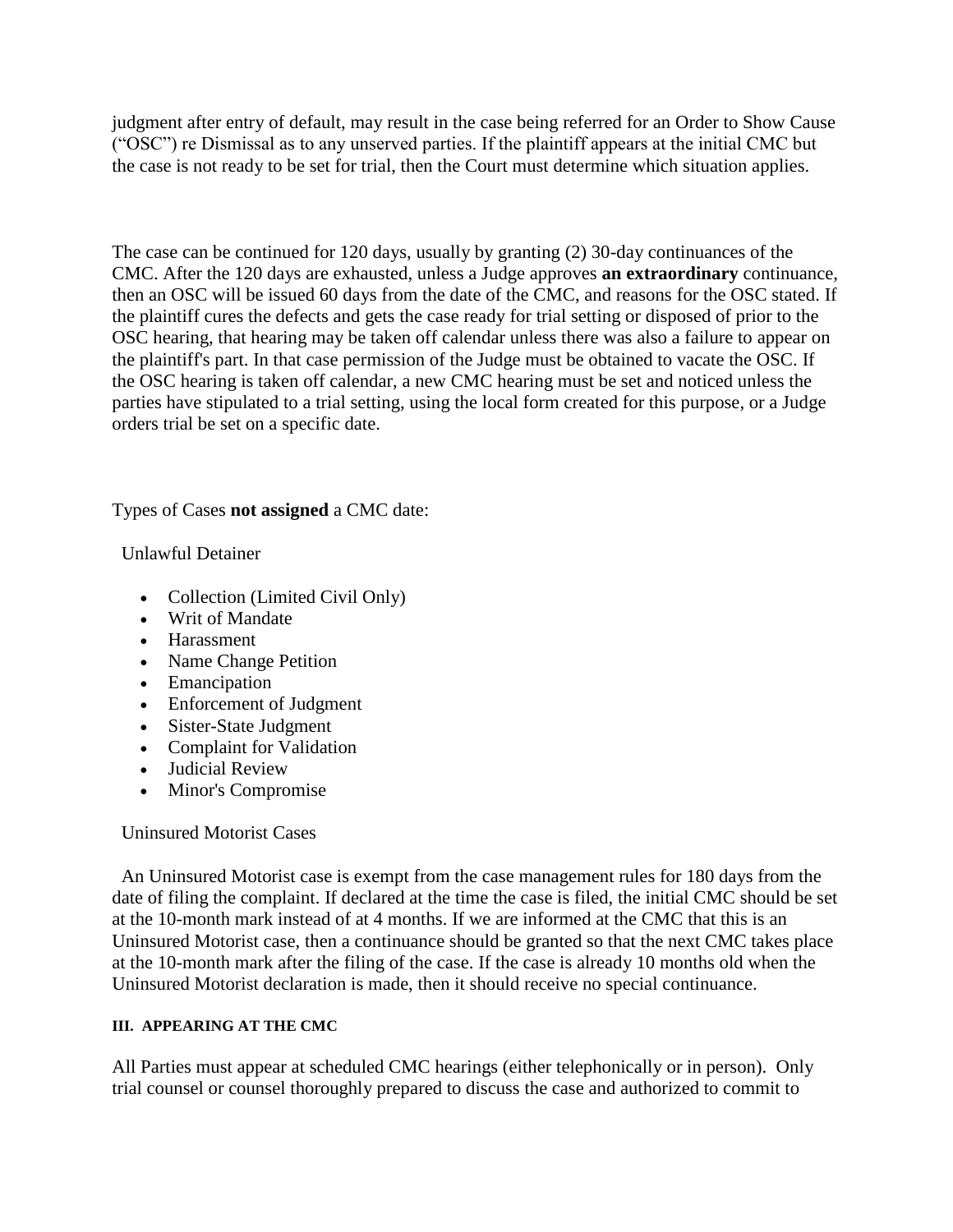discovery, ADR and trial issues should appear at CMC hearings. FAILURE TO APPEAR AT A SCHEDULED CMC HEARING MAY RESULT IN WAIVER OF A PARTY'S RIGHTS (such as the right to a jury trial), SANCTIONS, AND, POSSIBLE DISMISSAL OF THE ENTIRE ACTION.

## *Appearing in Person*

Parties may appear in person for Case Management Conferences by reporting to the Mariposa Courthouse, 5088 Bullion St., Mariposa, CA 95338. Parties and counsel are to wait inside the courtroom, as directed, until the time set for their matter. CMCs are generally heard in 20-minute intervals, subject to the Court's discretion.

## **COURT REPORTERS ARE NOT PROVIDED BY THE COURT FOR CMC HEARINGS.**

## *Appearing by Telephone*

Parties are welcome to appear telephonically by complying with Cal. Rules of Court, Rule 3.670 and by making timely arrangements with CourtCall, LLC. CourtCall, LLC may be reached at: 1- 888-882-6878. Parties may give notice of their intent to appear by telephone by indicating "TELEPHONIC APPEARANCE REQUESTED" on their CMC Statements filed at least 15 days before the CMC, or by separately filing with the Court, a Request for Telephonic Appearance, NOT LESS THAN THREE (3) COURT DAYS, prior to the Case Management Conference. The initial Notice of Telephonic Appearance will be deemed valid as to any continued CMC Hearings scheduled thereafter. Parties are to inform Court Call of the specific Judge assigned to hear the CMC.

## *Consolidated Matters*

Once a case is ordered consolidated by the trial Court, parties are relieved from appearing at scheduled CMC hearings in non-lead matters, unless further ordered by the Court . All further CMCs in non-lead matters are subject to being taken off calendar.

# **IV. RESCHEDULING A CMC**

Rescheduling a CMC is generally disfavored because:

- Parties and counsel may conveniently appear telephonically and make any needed requests at that time;
- A continued CMC is generally scheduled with the parties and counsel's availability in mind; and
- Rescheduling a CMC may benefit one party, but can be detrimental to other parties, and therefore requires proper notice and/or stipulation.